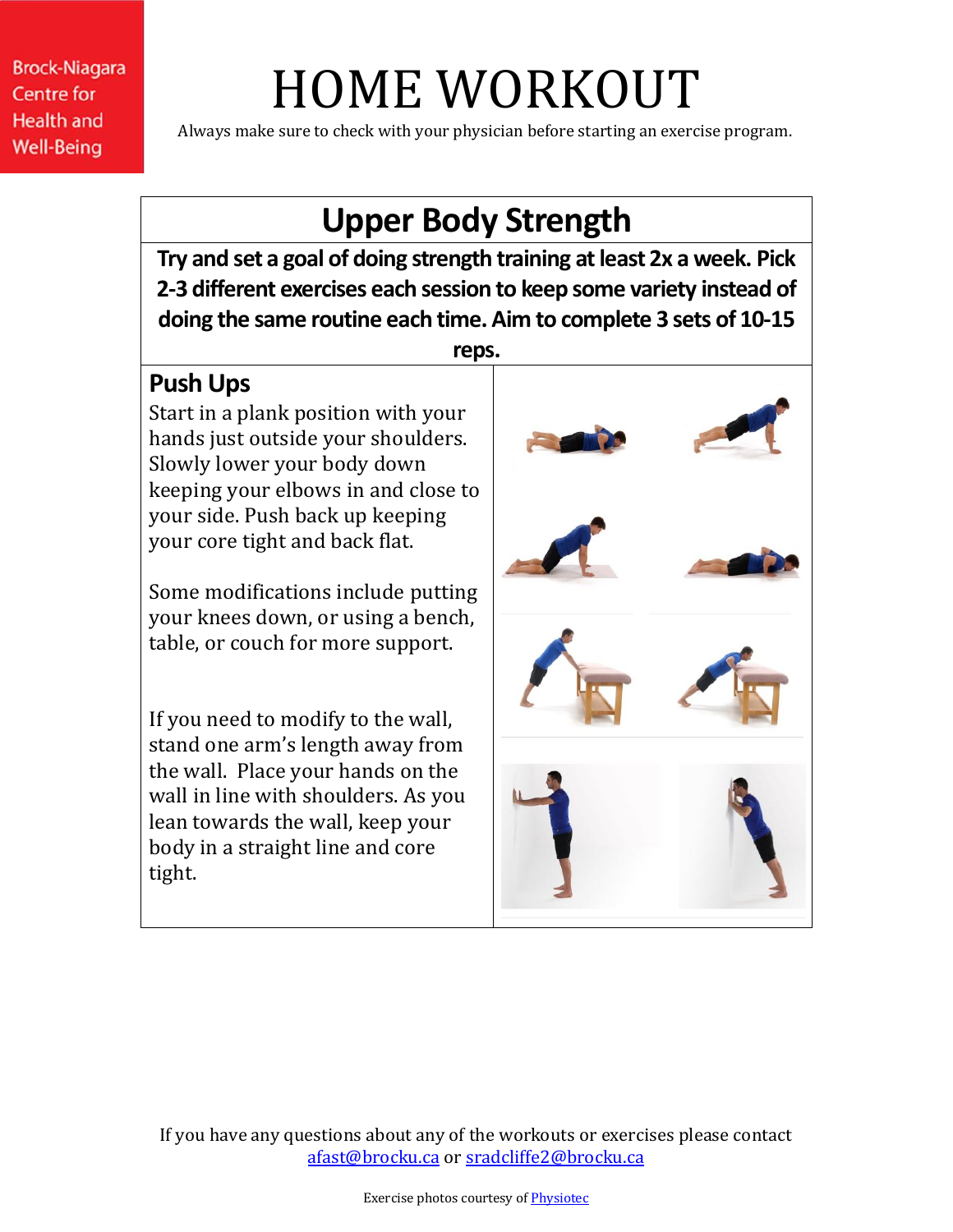## HOME WORKOUT

Always make sure to check with your physician before starting an exercise program.

#### **Row**

Using a chair, couch or something to kneel on, place your knee and arm on the chair for stability. With your opposite arm straight down at your side, pull your elbow straight up to 90 degrees. Try to keep your back flat and limit twisting to the side. If you don't have anything to use for weight, pull up slowly and hold for a 2 second count at the top.

In a chair, sit up tall or lean over slightly with arms extended, pulling elbows straight back, squeezing the shoulder blades together. Keep your elbows in close to your body.

#### **Lateral Raises**

Start with your feet shoulder width apart and arms down at your sides before lifting your arms up to the side, going no higher than shoulder height. You can hold onto weights, bands or any household object you have for added resistance.

This exercise can also be done in a seated position, arms starting at your sides and lifting to shoulder height.

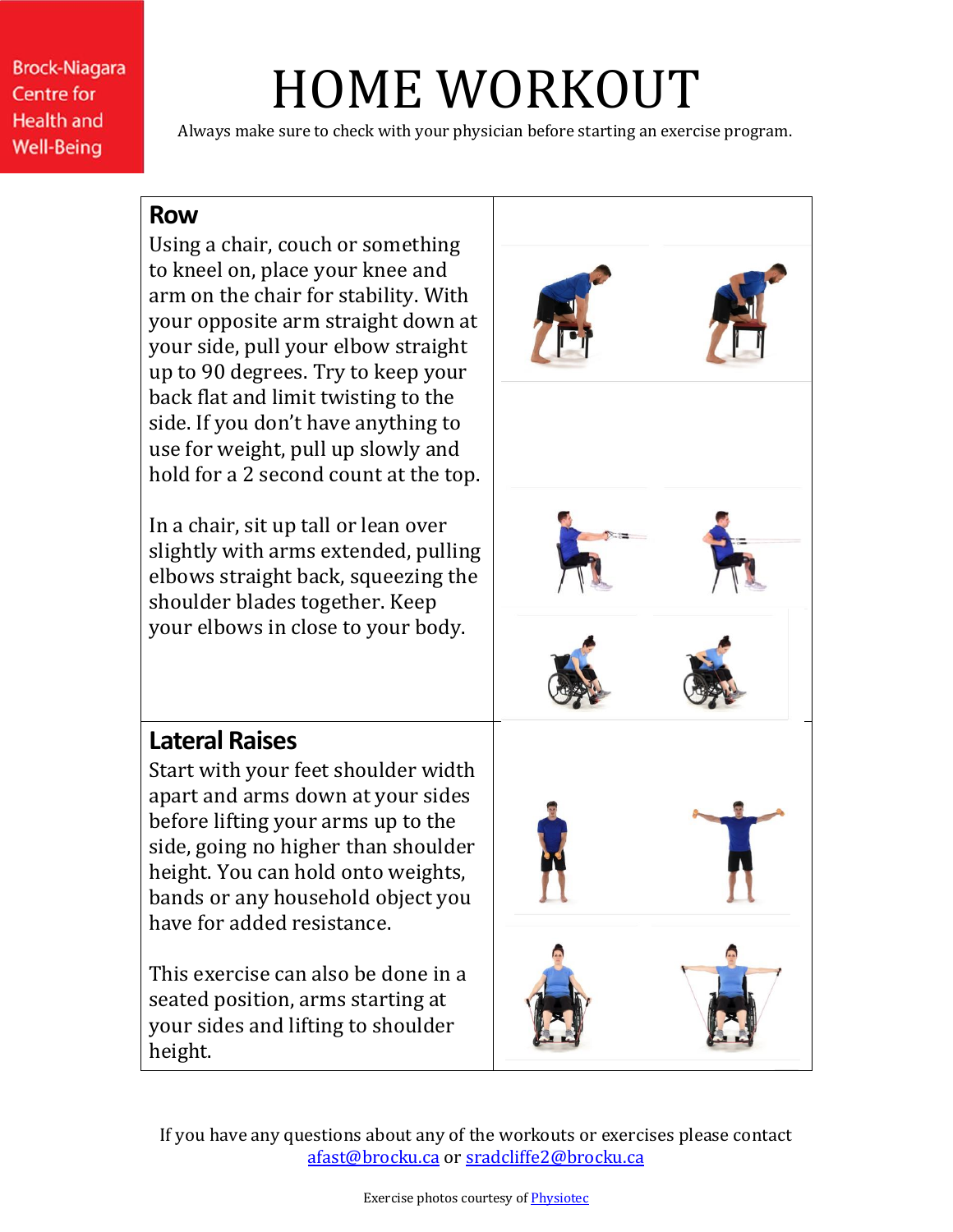## HOME WORKOUT

Always make sure to check with your physician before starting an exercise program.

#### **Chest Press**

Starting with your feet shoulder width apart and hands at chest level on each side, press your arms out to full extension. When standing, make sure you are in a well- balanced position.

For seated chest press, start in the same position and press your arms out to full extension while sitting in your chair. Bands, weight, or household objects can be used for added resistance.

#### **Overhead Press**

Start by standing tall, legs shoulder width apart and with weights on your shoulders, palms facing each other in a neutral position. Press the dumbbells straight up overhead keeping your arms in line with your ears and engaging your core. Focus on getting the full range of motion overhead.

When seated, sit up tall and engage your core before pressing overhead. If this motion is painful or you are unable to get full range of motion overhead, refrain from doing this movement and choose an alternate exercise.



If you have any questions about any of the workouts or exercises please contact [afast@brocku.ca](mailto:afast@brocku.ca) or [sradcliffe2@brocku.ca](mailto:sradcliffe2@brocku.ca)